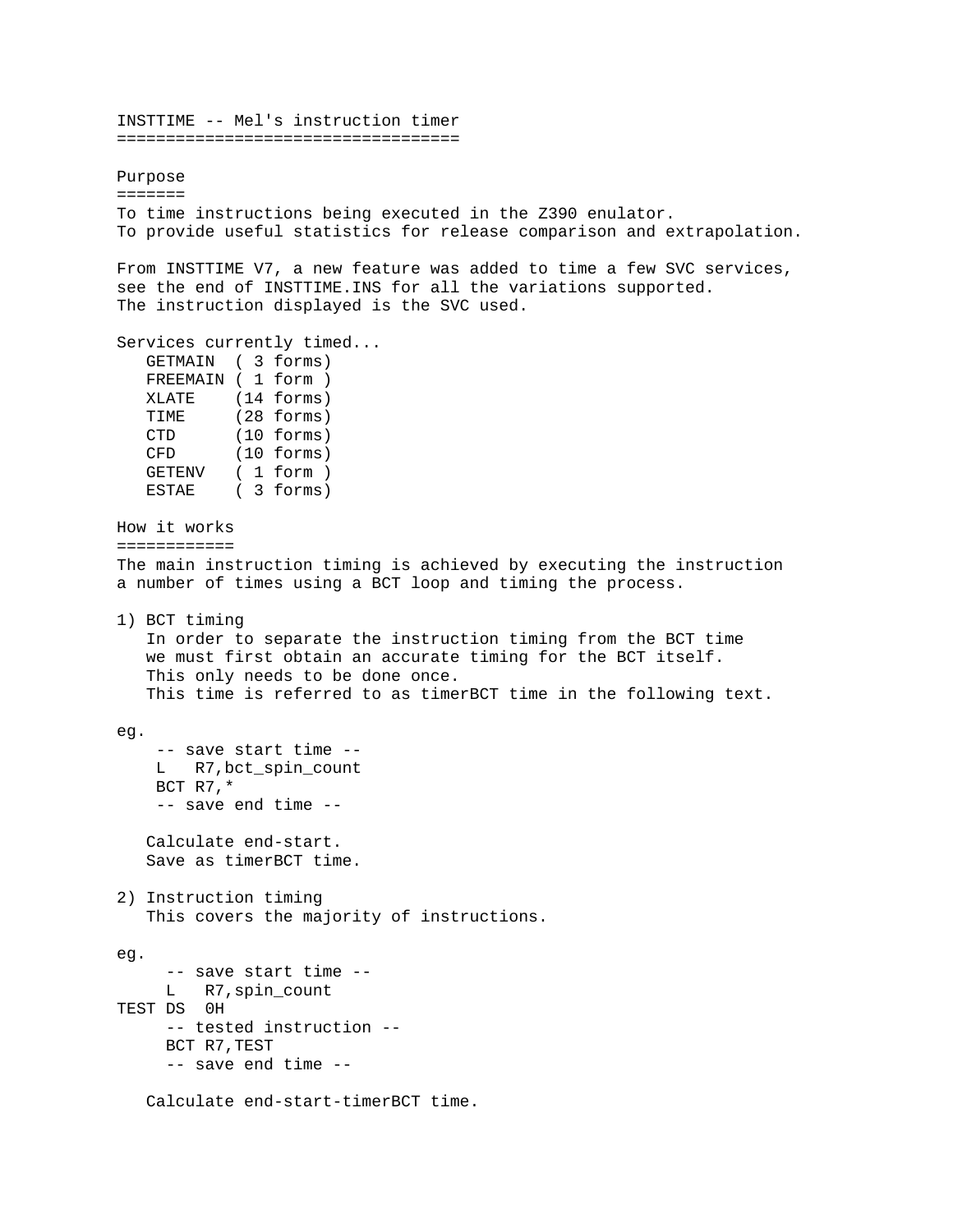3) Destination or register modifiers Instructions like DP, ED and many others cannot be looped because they change the destination field or registers. In these cases, one or more special instructions are timed before the main loop. eg. -- save start time -- L R7,spin\_count XTRA DS 0H -- tested extra instruction(s) -- BCT R7,XTRA -- save end time -- Calculate end-start-timerBCT time. Saved as extra time. -- save start time -- L R7, spin\_count TEST DS 0H -- extra instruction(s) -- -- tested instruction -- BCT R7,TEST -- save end time -- Calculate end-start-extra time-timerBCT time 4) Stack and Unstack instructions The stack is limited to 50 entries, so stacks and unstacks are looped 50 at a time until the required loop limit is reached. The reverse operation is also done but untimed. If stack/unstack operations are being timed and the spin count is modified with the SPIN= parameter, then the SPIN value must be a multiple of 50 or a SPIN ERROR will occur. 5) Compare and Trap instructions A recoverable abend (using ESTAE) is timed using the opcode X'00'. For the form of Compare and Trap that results in an abend, the time for abend and recovery is subtracted from the X'00' abend timing. Input and Output ================ Add the SYSPARM statement to the CALL MZ390 as follows, with your own path name: CALL MZ390 ... "SYSPARM(E:\Z390\PROGRAMS)" Input...INSTTIME.TXT... The input file is the list of instructions to be timed and other special parameters. All the options are described later.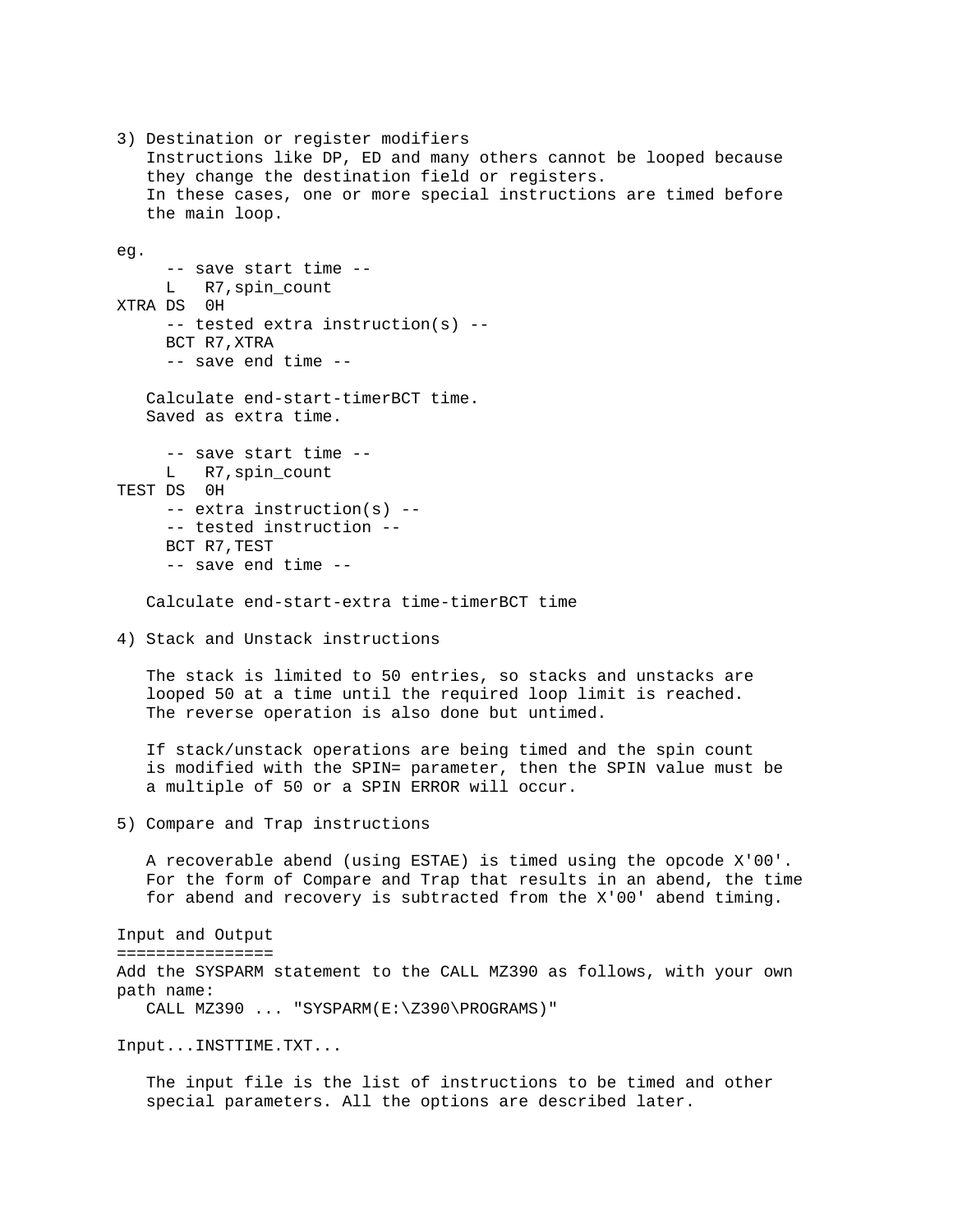The input file is not supplied. All the instruction variations are in the file INSTTIME.INS Copy what you want timed from this file into INSTTIME.TXT Any special parameters can then be added as you wish. Output...INSTTIME.OUT... If the output file already exists it will be overlayed by the new one. At the time of writing, the complete run takes about 20 mins. INPUT parameters ================ All parameters start in col 1 and are generally inflexible. \* A comment line which is ignored. BCTS=nnnnnnn This alters the number of times the timerBCT is executed. Devised in order to optimise the initial BCT timing. The default is 5000000. The number must be 7 numeric digits. It can be placed anywhere in the input file and will cause retiming of the BCT instruction. Modifying this below the default may lead to inaccurate timing. SPIN=nnnnnnn This alters the number of times each instruction is executed. The default is 0100000. The number must be 7 numeric digits. It can be placed anywhere in the input file. Modifying this below the default may lead to inaccurate timing. Modifying this above the default will lead to longer run times. There is one special case: SPIN=0000001 may be used to verify that an instruction is being formed properly by executing it once. The timings also reflect the overhead incurred per execution. These were used to justify the default. SPIN= must be a multiple of 50 when timing stack/unstack instructions. See above for more information. STATS ON Sets an indicator to start the collection of timings. This does no resetting. All timings from this point, including the retiming of the BCT after a BCTS= parameter will be collected. STATS OFF Stops the collection of timings, resets everything.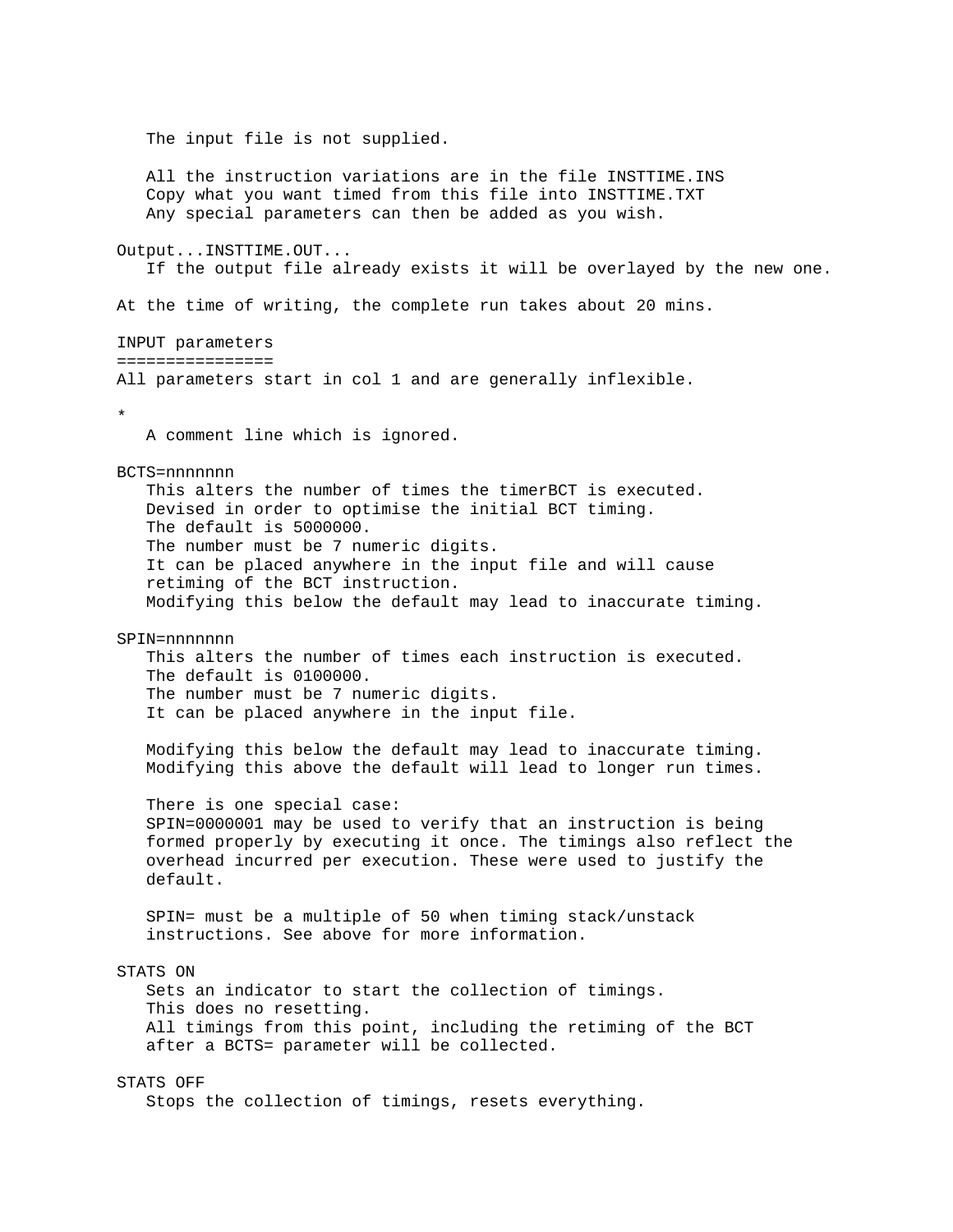Restart the collection of timings with another STATS ON. STATS PRINT Note: In V3 the parameters MEAN and VARIANCE were used. These have now been withdrawn and replaced by this parameter. Three stats are shown: MEAN, VARIANCE and STD. DEV. This does no resetting, so 'running' stats are possible. LINREG/LL LINREG/L1 LINREG/L2 LINREG/SL Linear regression on single length (LL), on either L1 or L2 lengths or string length (SL). The latter only applies to CUSE. I have imposed a minimum of 3 collected timings. This does no resetting, so 'running' linear regression is possible. This was designed as a predictor for some instructions that are impractical to time, eg. an MVCLE of 10MB. Although this is its primary use, it may be useful for other instructions. More on those later. Two lines are shown, TIME and CC. This example is a good one... MVCLE 50000 15.378707 STATS ON MVCLE 1000 2.981785 MVCLE 5000 4.126426 MVCLE 10000 5.780736 MVCLE 20000 8.102098 TIME = 2.81759060 + ( 0.0002700189 \* LENGTH ) CC= 0.996774 STATS OFF TIME is a simple formula used for prediction. In the above example, the 50K move is outside the stats collection. The formula yields a predicted value for 50000 at 16.32uS which is pretty close to the timed value of 15.38uS. CC is the correlation coefficient, any value above 0.9 means the the formula may be a good predictor, the nearer to 1 the better. For linear regression using L1 or L2, some care needs to be taken for the results to be statistically valid. When used for instructions with two lengths; if L1 is used for regression, then L2 must be identical for all collected timings and vice versa. eg.

| STATS ON |    |    |       |      |
|----------|----|----|-------|------|
| SS2      | MP | P. | 01    | - 08 |
| SS2      | MP | D  | 04    | 08   |
| SS2      | MP | D  | 0.8 O | - 08 |

 $\frac{1}{2}$  $\frac{1}{2}$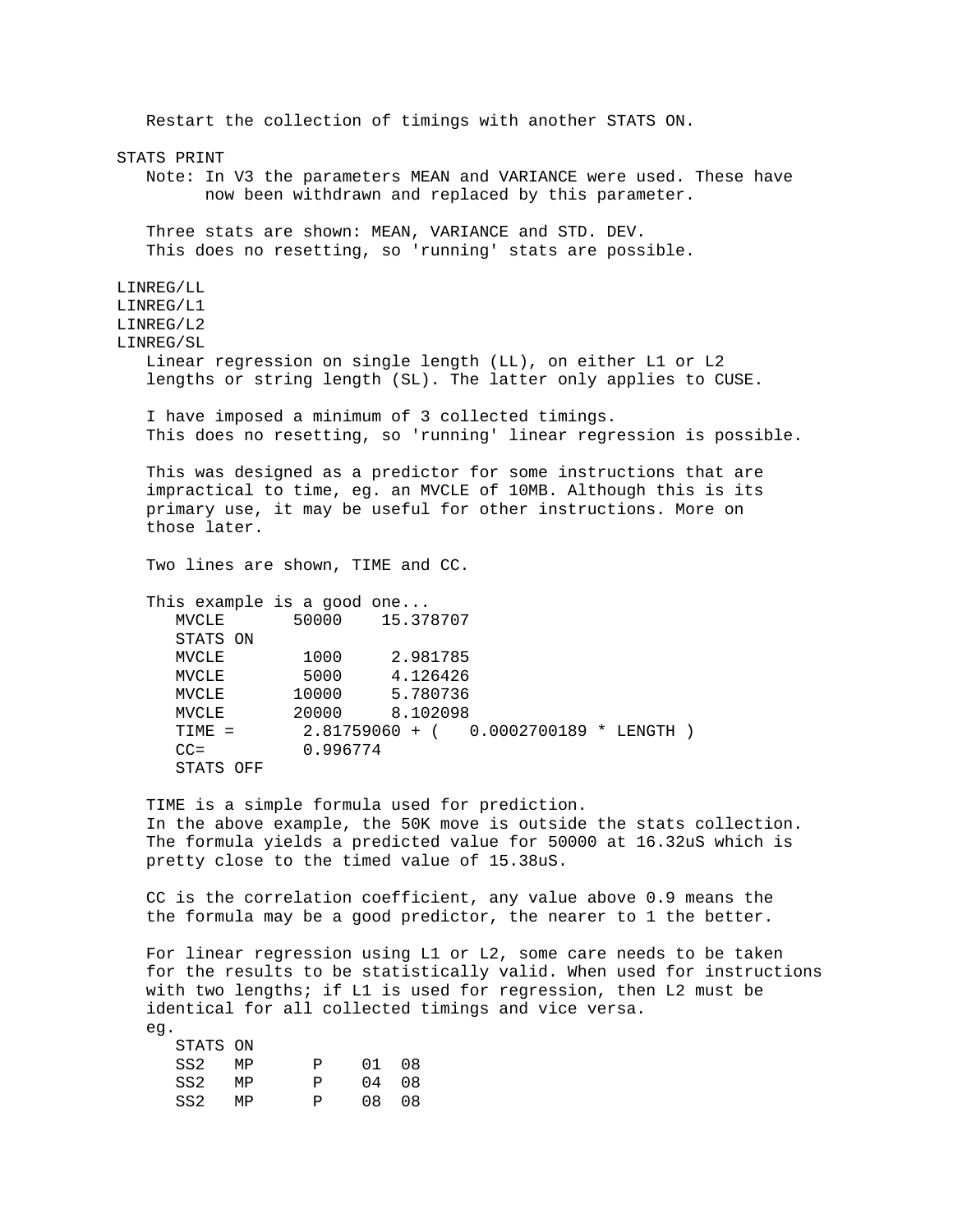SS2 MP P 16 08 LINREG/L1 STATS OFF Input format ============ This is largely for information only. Only length fields may be modified. Each instruction is independent of any other, there is no sequencing and the same instruction may be repeated. \*FMT -INST- TYPE --LL-- -SL Comments  $L1$  L2 \* XB FMT, INST and TYPE must not be modified. FMT The instruction format. I reserve the right to invent my own variations. INST Instruction mnemonic. I may add some synonyms. TYPE Documented in the source at label INSTTYPE. The XB heading means: 00 Don't use index or base registers. X0 Use index but not base registers. 0B Use base but not index registers. XB Use both base and index registers. S Store or formatted data type. Note: Instructions that may operate incorrectly or damage system integrity with any of the above are rejected. --LL-- for instructions that use a single length. Invalid lengths are rejected. 1-999999 depending on instruction. L1 L2 for instructions that use two lengths. Invalid lengths are rejected. SRP ignores L2. LM/STM types use L1 as no. of registers. SL for instructions that use a string length (CUSE) The RESULT file =============== INST, TYPE, XB or lengths. Time in microseconds. Dump of instruction. Stats as requested. Other data is used for integrity checking. Instructions that alter registers have the result after SPIN